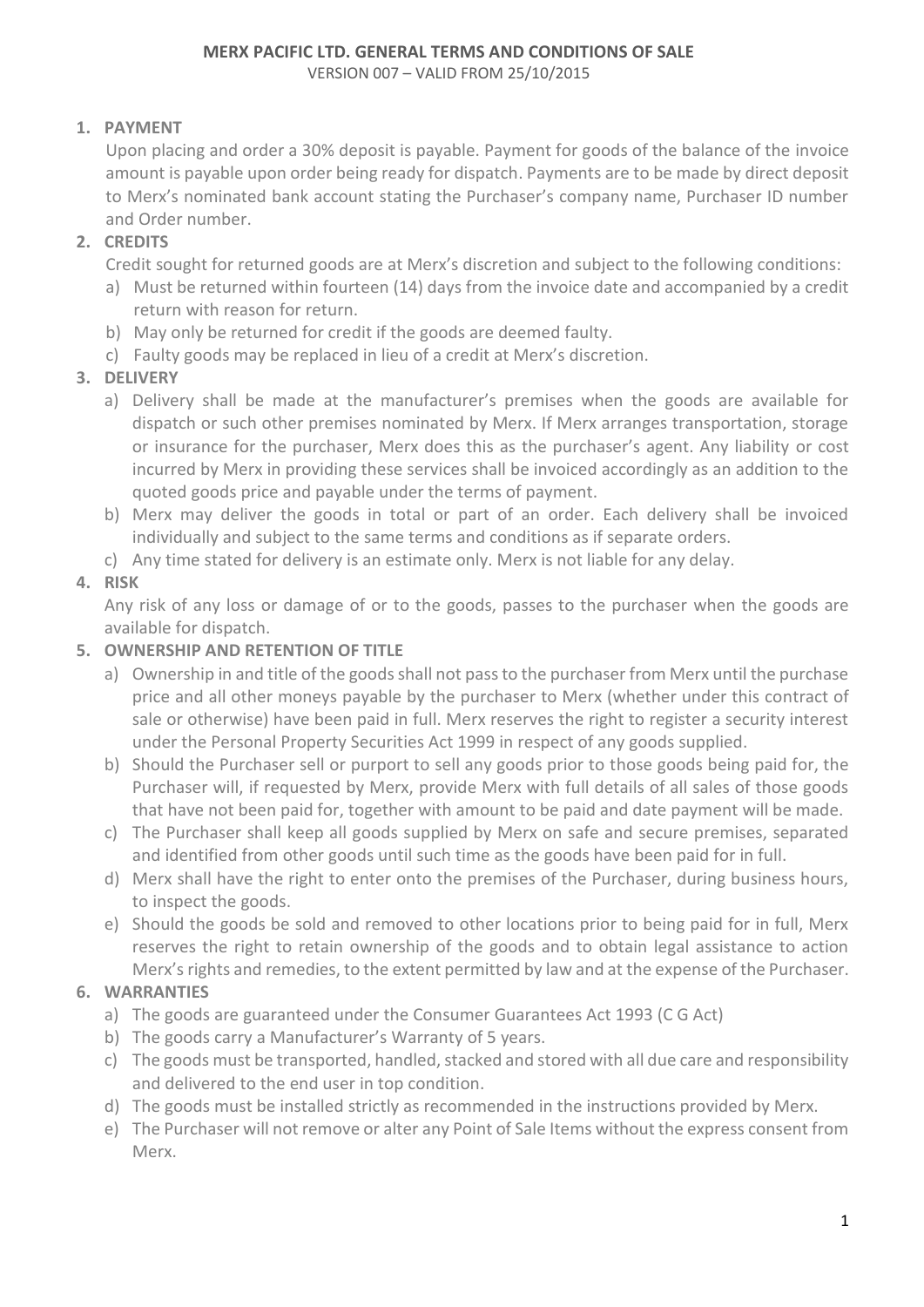- f) The Purchaser agrees to indemnify Merx upon demand against any liability or cost incurred by Merx under the C G Act as a result of any breach by the Purchaser of any of its obligations under the Act.
- g) Nothing in these Terms and Conditions is intended to contract out of the provisions of the C G Act except to the extent permitted by that Act.

# **7. DELAY**

- a) If any time for delivery of the goods or any part thereof is stated in the order, such time shall be approximate only and shall not be deemed to be of the essence of the order.
- b) Merx shall not be liable for failure to deliver the goods or for any delay in delivery of the goods where such failure or delay is occasioned by strike, combination of workers, lockout, difficulty in procuring components or materials, shortage of labour, delays in transit, failure or delay by suppliers, failure or delay by the Purchaser in performing its obligations hereunder, legislative, government or other prohibitions or restrictions, breakdowns, fire, flood, hostilities, commotions or other causes whatsoever (whether similar in nature or not to the foregoing) beyond Merx's reasonable control.
- c) If supply or delivery of the goods is delayed by reason of or as a result of any act omission, default or request by or on behalf of the Purchaser, Merx may, without prejudice to its other rights and remedies, require payment by the Purchaser of such proportions of the order as represents the extent to which Merx has fulfilled the order or has carried out work required by the order up to date. Such payment is required together with any expanses or additional costs incurred by Merx as a result of such delay. In the event of such delay continuing beyond a reasonable time, Merx may, without prejudice to its other remedies, cancel the order.

# **8. PRICE**

The price shall be increased by:

- a) The amount of GST and other taxes and duties which may be applicable.
- b) The amount of any increase in the cost of any goods (including any change in currency exchange rates) affecting the cost of supply, production and/or delivery of the goods prior to the date of Delivery.
- c) The price is agreed and the Purchaser is bound to pay the price when Merx accepts the Purchaser's order in writing. Each accepted order shall constitute a separate order. A quotation does not create a binding contact until the Purchaser places an order which is then accepted by Merx.
- d) All quotes, estimates and pricing, unless otherwise specified, are valid for 30 days from the date of issue.
- e) Alterations to prices shall be effective from the date specified by Merx and shall apply to all orders received by Merx on or after that date.

# **9. DEFAULT**

If an event of default occurs:

- a) Merx may suspend or terminate any order
- b) Any amount owing shall immediately become due and payable notwithstanding the due date has not arisen.
- c) Merx is entitled to recover from the Purchaser all costs incurred in attempting to collect the amount owing including full solicitor client costs and any other moneys owing by the Purchaser to Merx from time to time, whether in relation to any order or on any other account whatsoever.
- d) Merx may charge the Purchaser a penalty of 2% per month, calculated daily on the amount owing from the due date, until payment is received in full (both prior to and following any judgment obtained)